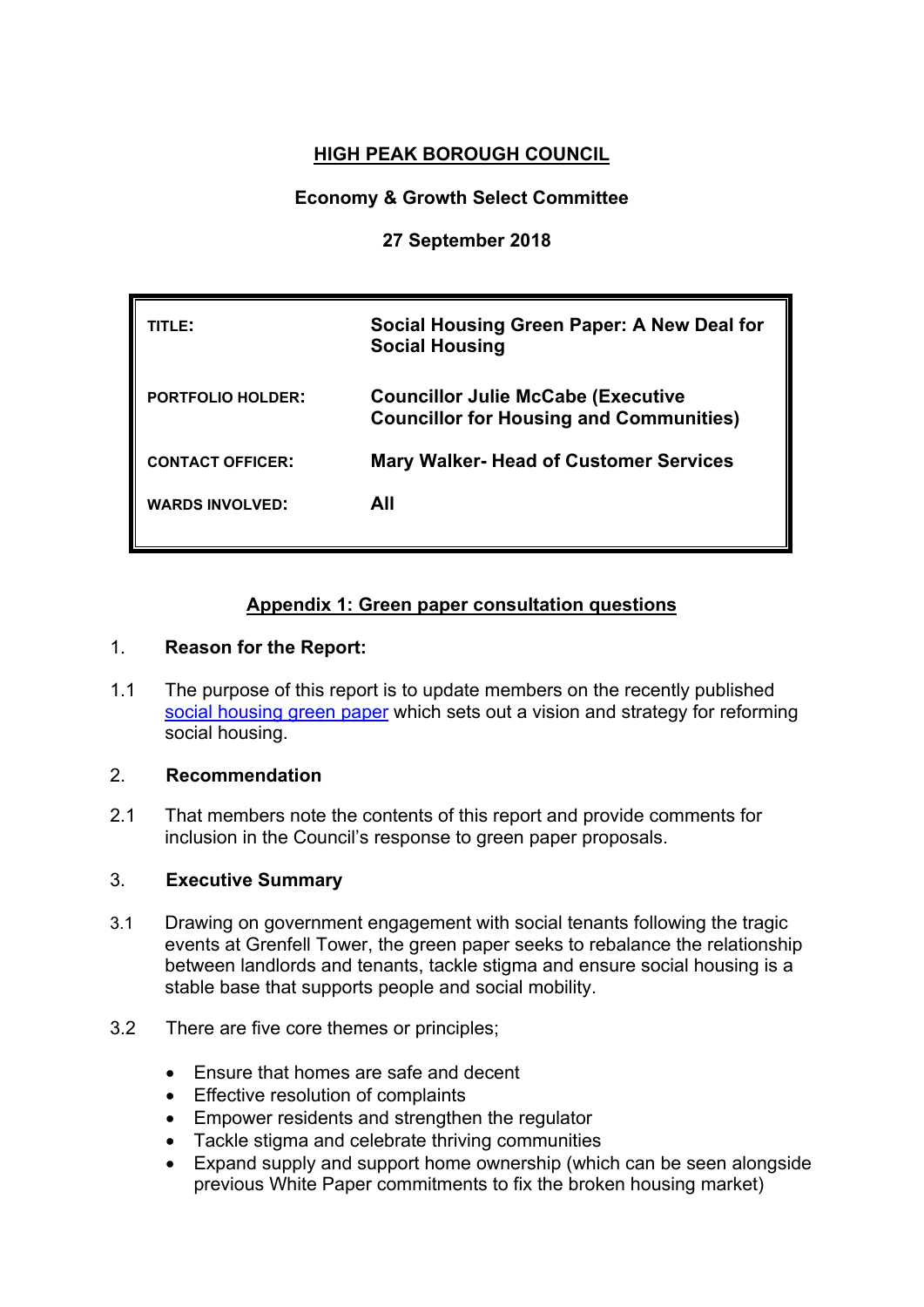3.3 This report provides a summary of the main policies proposed under each theme. The paper is a consultation document with many proposals set out as statements of intent alongside options for dealing with perceived problems. Government consultation seeks views on green paper proposals (deadline 6<sup>th</sup> November 2018) alongside further consultations. These support the [review](https://www.gov.uk/government/consultations/review-of-social-housing-regulation-call-for-evidence) of the [regulatory](https://www.gov.uk/government/consultations/review-of-social-housing-regulation-call-for-evidence) regime for social housing and explore options to [change](https://www.gov.uk/government/consultations/use-of-receipts-from-right-to-buy-sales) the rules [governing](https://www.gov.uk/government/consultations/use-of-receipts-from-right-to-buy-sales) the use of money raised from Right to Buy receipts.

#### 4. **How this report links to Corporate Priorities**

4.1 This report links to the Council's aims to help create a safer and healthier environment for our communities to live & work, meet our financial challenges and provide value for money and to help create a strong economy by supporting further regeneration of towns and villages.

#### 5. **Options and Analysis**

5.1 Recommended - That members note the content of the report and provide comments for inclusion in the Council's response to green paper proposals. That members receive further reports from officers in relation to specific elements at appropriate future meetings as further guidance and clarity is released.

#### 6. **Implications**

- 6.1 Community Safety (Crime and Disorder Act 1998) None
- 6.2 Workforce

Certain elements of the green paper may require additional resource to implement and manage

- 6.3 Equality and Diversity/Equality Impact Assessment Proposed initiatives within the green paper may require appropriate policies and procedures. All policies are to be applied fairly and consistently and where appropriate
- 6.4 Financial Considerations There are significant financial implications relating to implementing certain proposals within the green paper
- 6.5 Legal None
- 6.6 Sustainability None
- 6.7 Internal and External Consultation None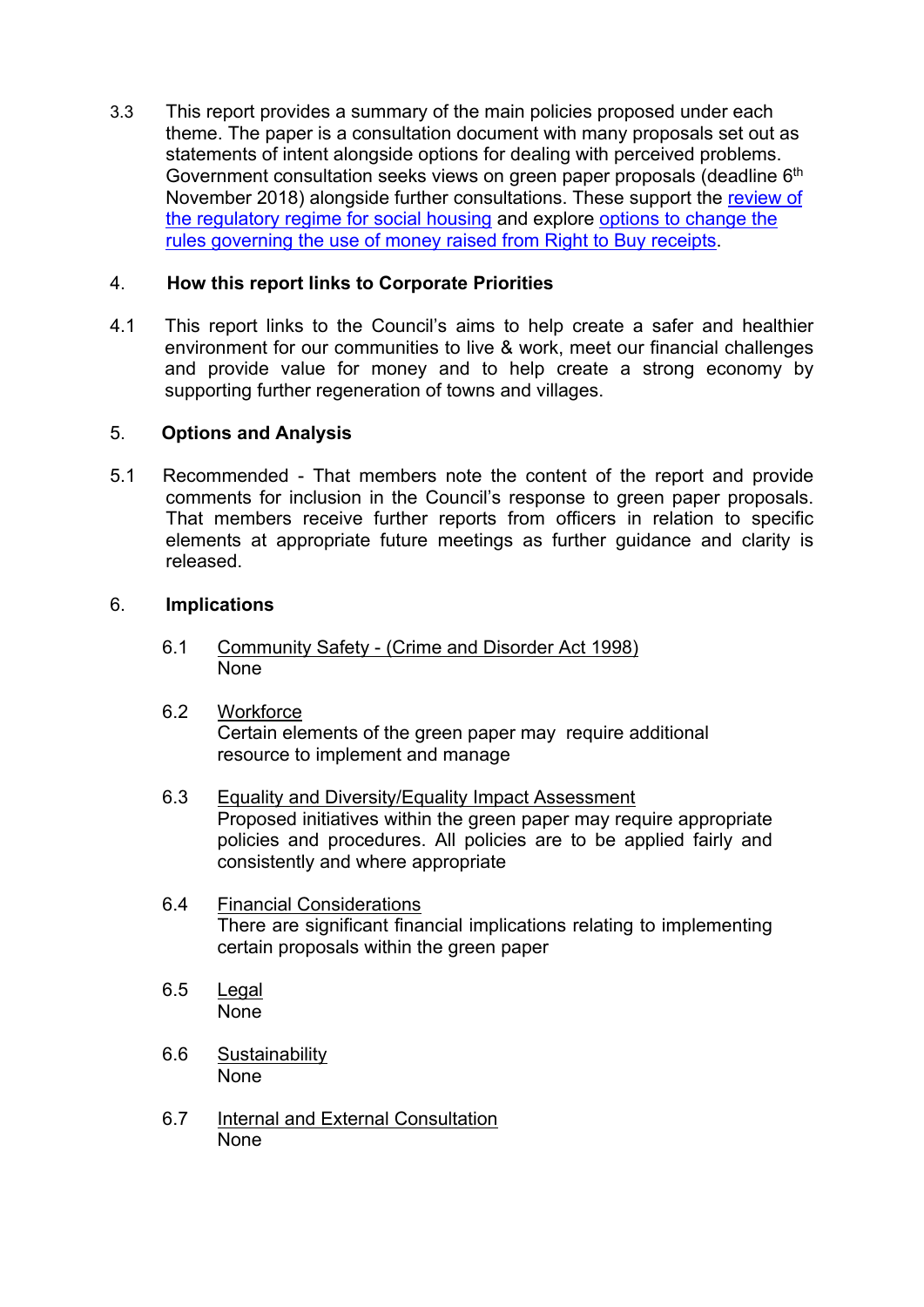6.8 Risk Assessment None

#### 7. **Background and Detail**

- 7.1 Drawing on government engagement with social tenants following the tragic events at Grenfell Tower, the green paper seeks to rebalance the relationship between landlords and tenants, tackle stigma and ensure social housing is a stable base that supports people and social mobility.
- 7.2 There are five core themes or principles;
	- Ensure that homes are safe and decent
	- Effective resolution of complaints
	- Empower residents and strengthen the regulator
	- Tackle stigma and celebrate thriving communities
	- Expand supply and support home ownership (which can be seen alongside previous White Paper commitments to fix the broken housing market)
- 7.3 This report provides a summary of the main policies proposed under each theme. The paper is a consultation document with many proposals set out as statements of intent alongside options for dealing with perceived problems. Government consultation seeks views on green paper proposals (deadline 6<sup>th</sup> November 2018) alongside further consultations. These support the [review](https://www.gov.uk/government/consultations/review-of-social-housing-regulation-call-for-evidence) of the [regulatory](https://www.gov.uk/government/consultations/review-of-social-housing-regulation-call-for-evidence) regime for social housing and explore options to [change](https://www.gov.uk/government/consultations/use-of-receipts-from-right-to-buy-sales) the rules [governing](https://www.gov.uk/government/consultations/use-of-receipts-from-right-to-buy-sales) the use of money raised from Right to Buy receipts

#### 7.4 **Ensuring that homes are safe and decent**

- 7.4.1 The importance of taking meaningful action to help social tenants feel safe is clear. To address resident concerns about safety, quality and maintenance of their homes, government proposes to:
	- Implement recommendations from the Hackett Review of [Building](https://www.gov.uk/government/publications/independent-review-of-building-regulations-and-fire-safety-final-report) [Regulations](https://www.gov.uk/government/publications/independent-review-of-building-regulations-and-fire-safety-final-report) and Fire Safety. This will include legislation to reform the current system and ensure residents have a much stronger voice in an improved fire safety system
	- Establish a pilot with a group of social housing landlords to trial options to improve communication and engagement with residents on safety issues
	- Review whether the Decent Homes Standard provides adequate safety and standards for social tenants. This may include adding new minimum standards around energy efficiency and fire safety to mirror those recently introduced in the private rented sector, with for instance EPC band C by 2030.
- 7.4.2 Following the Hackett Review HPBC's fire safety has been reviewed. Alongside fire safety audit of communal areas of housing blocks, further work to support sheltered scheme fire risk assessment recommendations has been completed and an evaluation of 2017 stock condition survey to ensure compliance is underway. There will be other considerations that would need to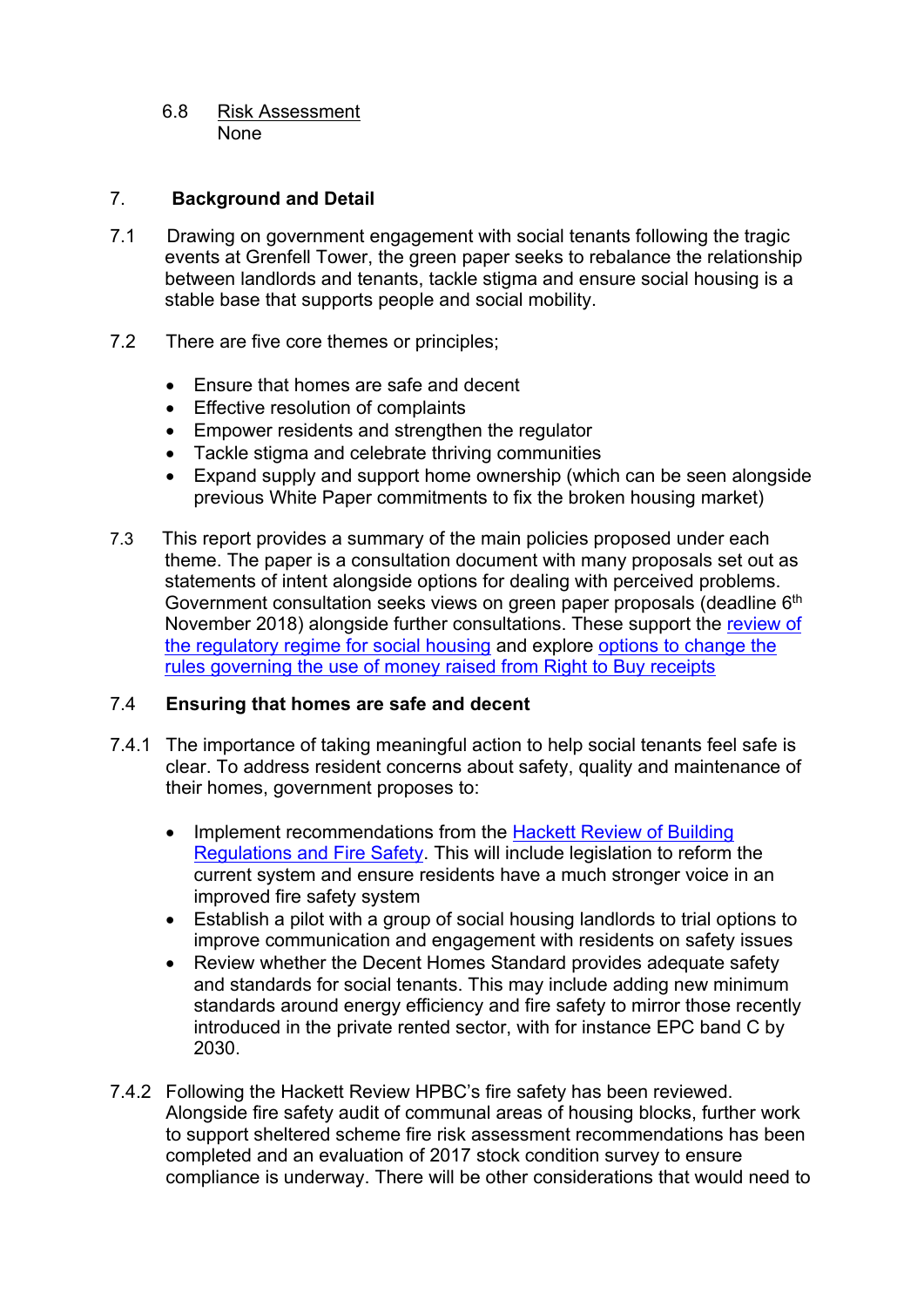be looked at as part of any future improvements to buildings to ensure the voice of tenants is heard.

7.4.3 A review of quality standards for housing which is often dependent upon tenure, is positive however the Association of Retained Council Housing (ARCH) highlight that changes to property standards could impact upon the sustainability of HRA business plans and Local Government Association (LGA) have called for any new burdens to be fully funded.

#### **7.5 Effective resolution of complaints**

- 7.5.1 Tenants considered complaint handing processes to be confusing and overly bureaucratic, to improve upon this government proposes to;
	- Speed up complaints processes especially for things relating to safety
	- Explore ways to improve the use of mediation in landlord/ tenant disputes
	- Reform or remove requirements for complainants to go through a designated person (i.e. MP, councillor or tenant panel) or wait eight weeks before Ombudsman contact.
	- Explore ways to raise tenants awareness of their rights and available landlord complaint options
- 7.5.2 HPBC has already simplified the two stage complaints procedure, which provides for a manager response within 10 working days and as necessary director review within 20 working days. In the event that a customer may remain dissatisfied there is no requirement for a designated person to mediate on behalf of a complainant prior to an ombudsman approach. Performance indicators in this area are on or above target;

| Performance                            | Target                     | 2017/18 result |
|----------------------------------------|----------------------------|----------------|
| Indicator                              |                            |                |
| Stage 1 resolution                     | 97% within 10 working days | 97%            |
| Repeat complaints   Within 5% of total |                            | 4%             |
|                                        | complaints                 |                |

### **7.6 Empowering residents and strengthening the regulator**

- 7.6.1 To ensure delivery of good quality, safe, well managed social homes with the right services;
	- New performance indicators for publication in the form of league tables to enable comparison
	- Performance could then be taken into account in the bidding process and allocation of government funding (Affordable Homes Programme) to support development of new homes
	- Review and changes to the system of regulation. This could include enabling a more proactive regulator approach to scrutinise and enforce consumer standards (covering tenant involvement and empowerment, homes, tenancies and neighbourhoods and communities) which is presently limited by a 'serious detriment' test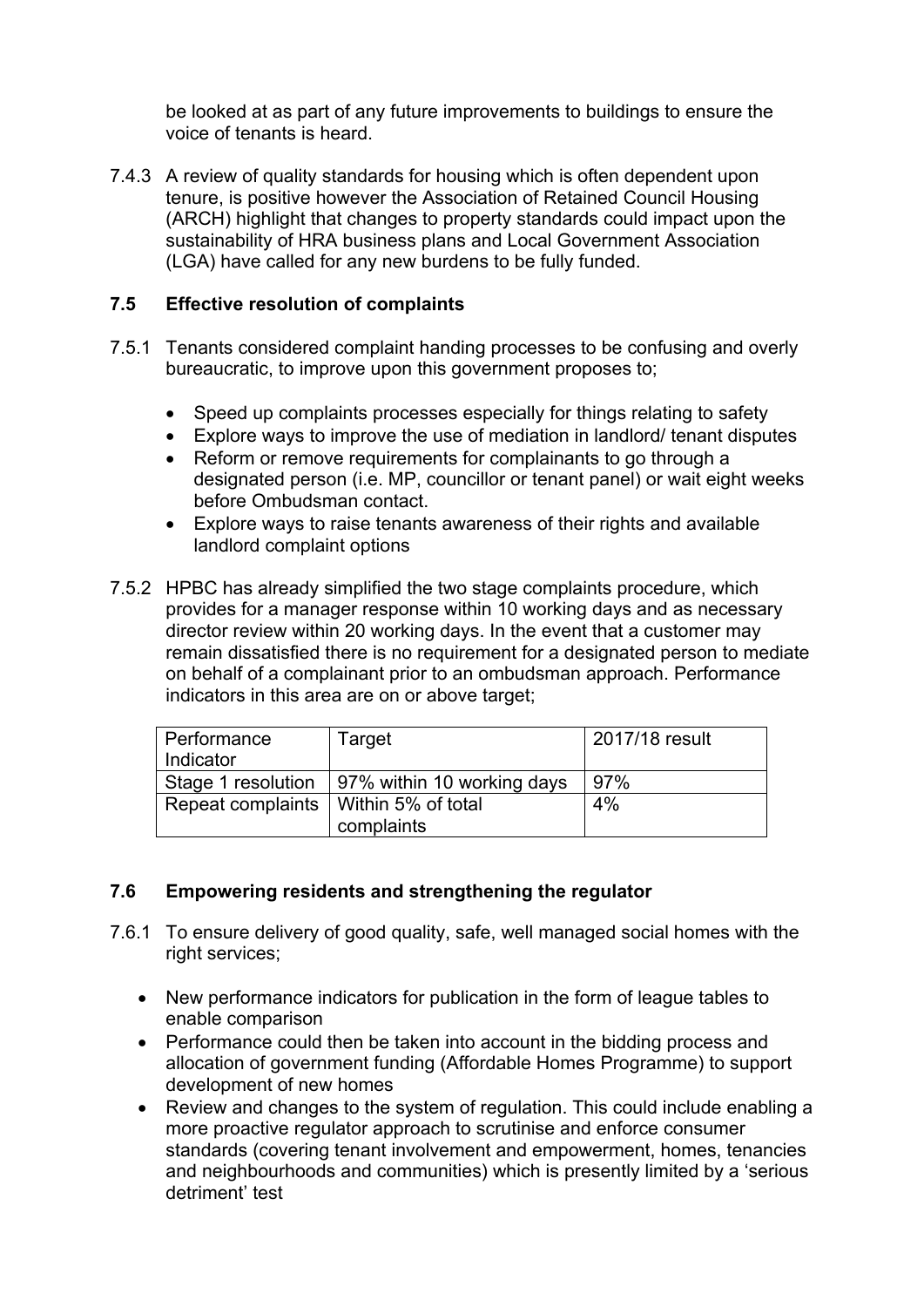- Options to give tenants a voice on policy issues to make tenant engagement more consistent and establish a national platform by perhaps establishing a representative body
- Options to promote more choice over services, community ownership or community leadership
- Value for money for leaseholders, including increased transparency about repairs and maintenance management, service charges and difficulties buying properties in a shared block
- 7.6.2 The regulatory framework for social housing covers both councils and housing association landlords, however council landlords are not accountable to the regulator on the full framework. Views are invited on whether the performance indicators should be reflected in 'consumer' ratings and governance and viability ratings. There is much deliberation about the value of rating systems and impact for tenants and service users. 'Now is an opportunity for landlords to show that the tenant focus that led to their creation is still at the heart of their organisations.'

### **7.7 Tackling stigma and celebrating thriving communities**

- 7.7.1 To breakdown inequalities, negative perceptions of social housing and ensure tenants feel pride in their communities;
	- Seeks views on positive messaging and providing support for community events and initiatives
	- Explores options for improving neighbourhood management and addressing anti-social behaviour
	- Encourages greater levels of professionalism and a 'customer service culture' with a performance indicator to understand service improvement and social value.
	- To publish further planning guidance to encourage good design in new affordable homes to the same standard of other tenures and ensure integration within developments

### **7.8 Expanding supply and supporting home ownership**

- 7.8.1 To deliver more affordable homes in line with Housing White Paper 'fixing our broken housing market' and support home ownership government proposes to:
	- *Support local authorities to build more.* Views are sought on the right balance between grant funding and HRA borrowing. New flexibilities to spend money from Right to Buy sales on new homes are being explored. Housing and Planning Act 2016 legislation that would have required local authorities to sell vacant higher value stock is to be repealed; the money generated through this policy was due to fund an extension of right to buy to all housing association tenants. Explore the role of local housing companies in delivery of new build affordable housing as an alternative to HRA delivery.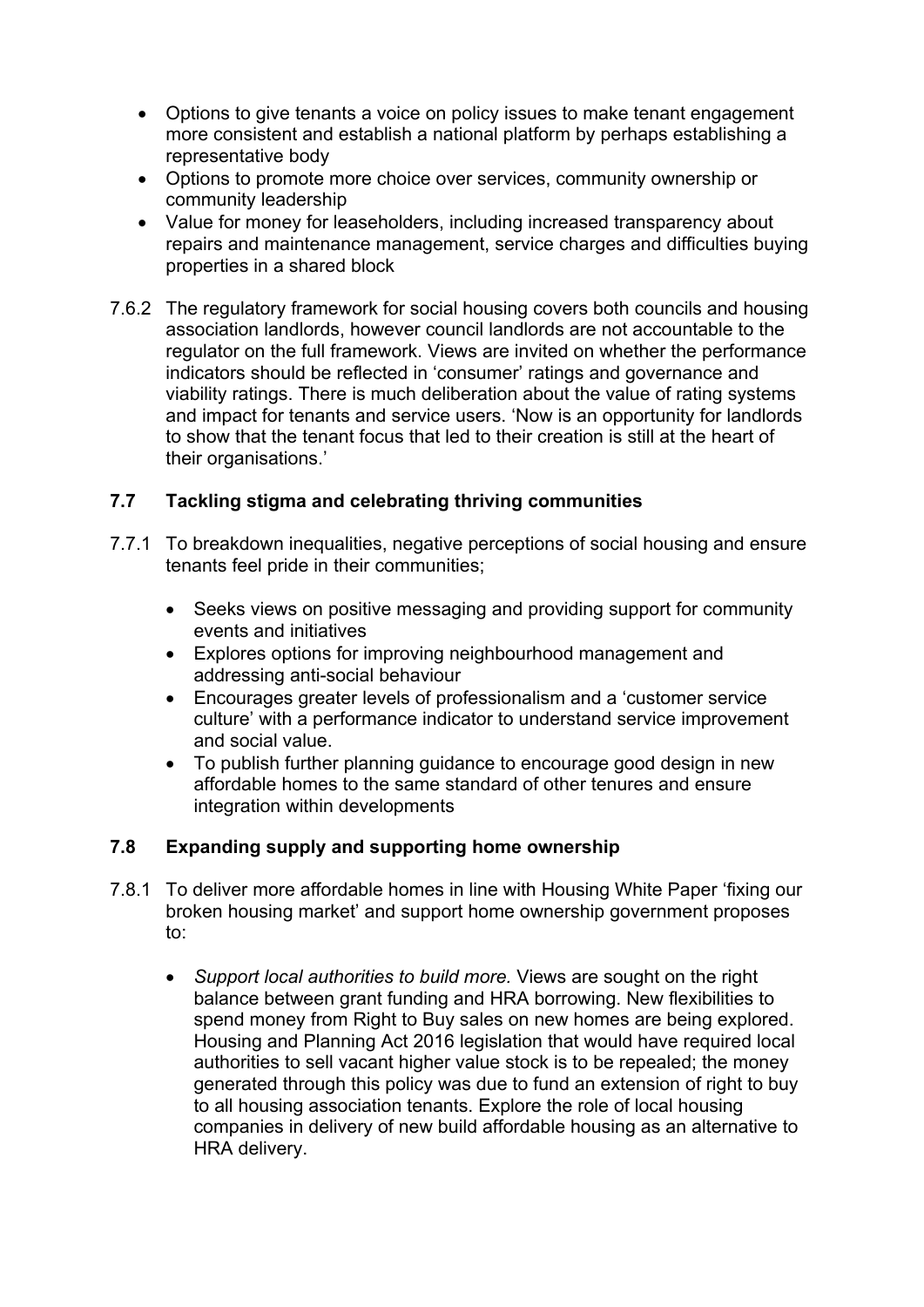- Explore ways to boost community-led housing. With better understanding of how public and private investment can improve existing housing, new community owned homes and enabling resident led estate regeneration
- *Help housing associations and others to build more.* By entering into deals to provide longer term funding certainty which is intended to address the 'stop-start' nature in the current approach to five year funding allocations (Shared Ownership and Affordable Homes Programme 2016-2021)
- Ensure best use of existing stock for those who need it most through gathering evidence nationally about approaches to social housing allocation
- *Support home ownership.* A large scale voluntary right to buy pilot with housing associations commenced August 2018 to test the extension of the policy and a new feature will be tested – a 'portable discount' allowing a resident to move their discount to a different property. Explore ways to make it easier for new shared owners to increase ownership share.
- Not implement Housing and Planning Act 2016 provisions that would have required local authorities to grant tenancies on a fixed term basis. Local authorities will be able to use fixed term tenancies at their discretion, however legislation will be brought forward to ensure protections for victims of domestic abuse, such that existing secure/ assured tenants that need to move as a result of domestic abuse shall retain a lifetime tenancy
- 7.8.2 Flexibility in shared ownership stair casing is welcome, however costs associated with valuation and conveyancing may prohibit and benefit regions where property values are higher. Commentators call for a sector wide approach that supports long term investment in existing and new housing stock, as well as providing a robust approach to affordability. The Council's Accelerated Housing Delivery Programme provides a tripartite approach to delivery, summarised below;
	- Open for Business approach to planning applications and regulatory process
	- Accelerating development on un-implemented sites by enabling private sector developers and land owners
	- Proactive delivery of Council owned sites with residential allocations by utilising council's resources to achieve greater control and certainty of delivery

#### Mary Walker **Head of Customer Services**

| <b>Web Links and</b><br><b>Background Papers</b> | Location     | <b>Contact details</b>            |
|--------------------------------------------------|--------------|-----------------------------------|
|                                                  |              | Michelle Costello                 |
| <b>Social Housing Green</b>                      | .gov website | <b>Housing Strategy Technical</b> |

[Paper:](https://www.gov.uk/government/consultations/a-new-deal-for-social-housing) A New Deal for Social [Housing](https://www.gov.uk/government/consultations/a-new-deal-for-social-housing)

Housing Strategy Technical **Officer** Michelle.Costello@highpeak. gov.uk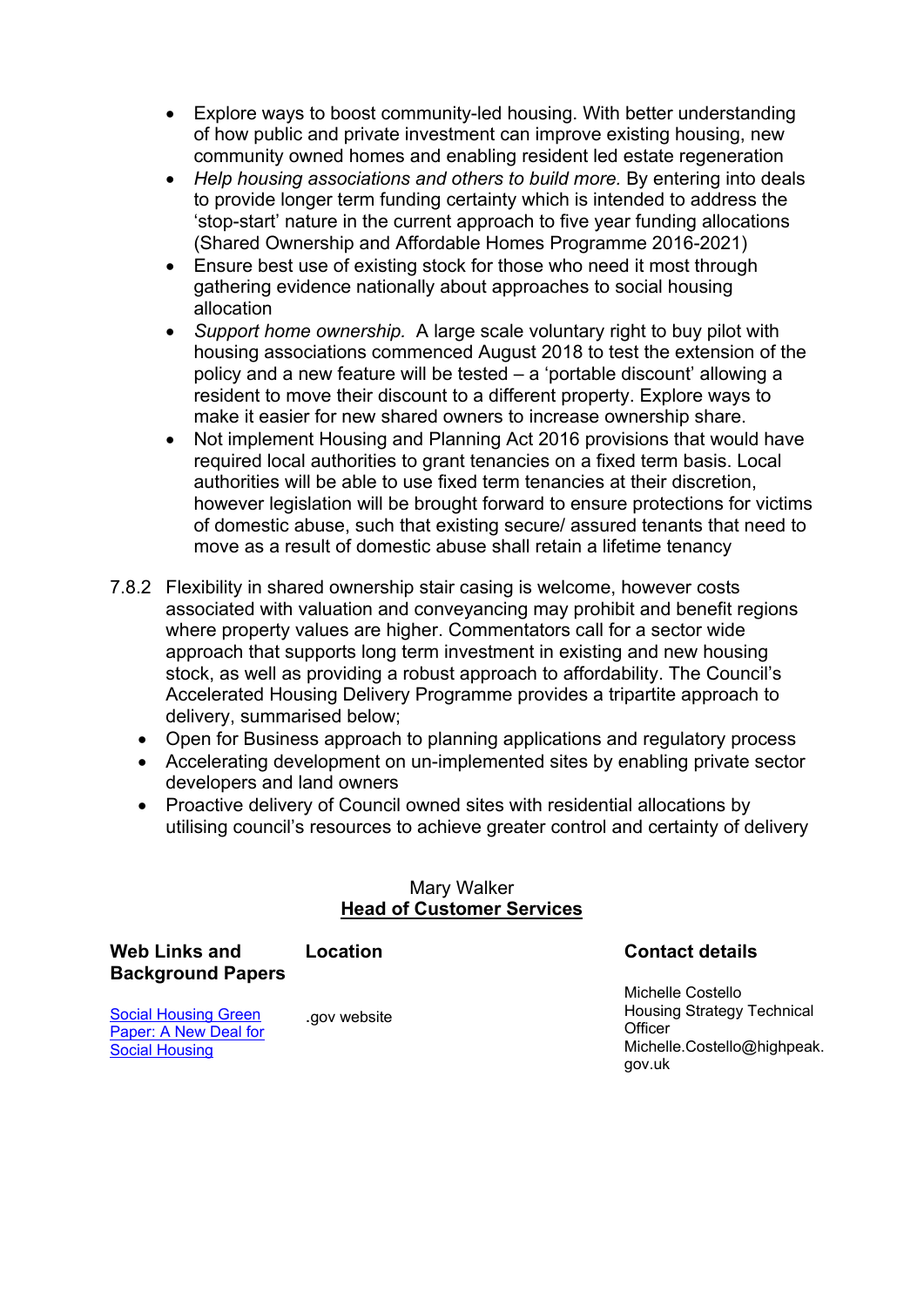## **Appendix 1: Green paper consultation questions**

## **Part 1: Ensuring homes are safe and decent (four questions)**

- 1. How can residents best be supported in this important role of working with landlords to ensure homes are safe?
- 2. Should new safety measures in the private rented sector also apply to social housing?
- 3. Are there any changes to what constitutes a Decent Home that we should consider?
- 4. Do we need additional measures to make sure social homes are safe and decent?

## **Part 2: Effective resolution of complaints (seven questions)**

- 5. Are there ways of strengthening the mediation opportunities available for landlords and residents to resolve disputes locally?
- 6. Should we reduce the eight week waiting period to four weeks, or should we remove the requirement for the "democratic filter" stage altogether?
- 7. What can we do to ensure that the "designated persons" are better able to promote local resolutions?
- 8. How can we ensure that residents understand how best to escalate a complaint and seek redress?
- 9. How can we ensure that residents can access the right advice and support when making a complaint?
- 10.How can we best ensure that landlords' processes for dealing with complaints are fast and effective?
- 11.How can we best ensure safety concerns are handled swiftly and effectively within the existing redress framework?

# **Part 3: Empowering residents and strengthening the Regulator (25 questions)**

- 12.Do the proposed key performance indicators cover the right areas? Are there any other areas that should be covered?
- 13.Should landlords report performance against these key performance indicators every year?
- 14.Should landlords report performance against these key performance indicators to the Regulator?
- 15.What more can be done to encourage landlords to be more transparent with their residents?
- 16.Do you think that there should be a better way of reporting the outcomes of landlords' complaint handling? How can this be made as clear and accessible as possible for residents?
- 17.Is the Regulator best placed to prepare key performance indicators in consultation with residents and landlords?
- 18.What would be the best approach to publishing key performance indicators that would allow residents to make the most effective comparison of performance?
- 19.Should we introduce a new criterion to the Affordable Homes Programme that reflects residents' experience of their landlord? What other ways could we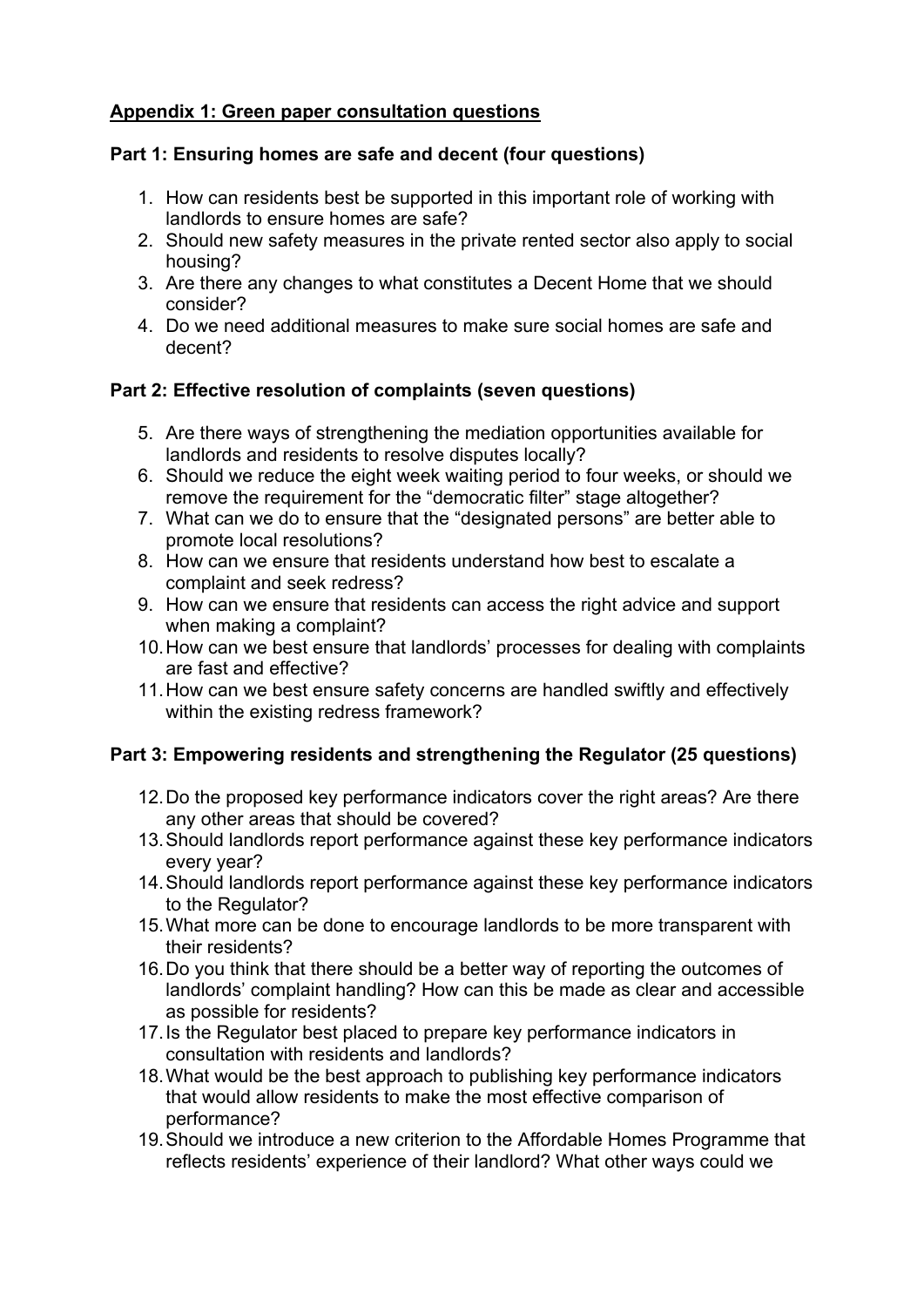incentivise best practice and deter the worst, including for those providers that do not use Government funding to build?

- 20.Are current resident engagement and scrutiny measures effective? What more can be done to make residents aware of existing ways to engage with landlords and influence how services are delivered?
- 21.Is there a need for a stronger representation for residents at a national level? If so, how should this best be achieved?
- 22.Would there be interest in a programme to promote the transfer of local authority housing, particularly to community-based housing associations? What would it need to make it work?
- 23.Could a programme of trailblazers help to develop and promote options for greater resident-leadership within the sector?
- 24.Are Tenant Management Organisations delivering positive outcomes for residents and landlords? Are current processes for setting up and disbanding Tenant Management Organisations suitable? Do they achieve the right balance between residents' control and local accountability?
- 25.Are there any other innovative ways of giving social housing residents greater choice and control over the services they receive from landlords?
- 26.Do you think there are benefits to models that support residents to take on some of their own services? If so, what is needed to make this work?
- 27.How can landlords ensure residents have more choice over contractor services, while retaining oversight of quality and value for money?
- 28.What more could we do to help leaseholders of a social housing landlord?
- 29.Does the Regulator have the right objective on consumer regulation? Should any of the consumer standards change to ensure that landlords provide a better service for residents in line with the new key performance indicators proposed, and if so how?
- 30.Should the Regulator be given powers to produce other documents, such as a Code of Practice, to provide further clarity about what is expected from the consumer standards?
- 31.Is "serious detriment" the appropriate threshold for intervention by the Regulator for a breach of consumer standards? If not, what would be an appropriate threshold for intervention?
- 32.Should the Regulator adopt a more proactive approach to regulation of consumer standards? Should the Regulator use key performance indicators and phased interventions as a means to identify and tackle poor performance against these consumer standards? How should this be targeted?
- 33.Should the Regulator have greater ability to scrutinise the performance and arrangements of local authority landlords? If so, what measures would be appropriate?
- 34.Are the existing enforcement measures set out in Box 3 adequate? If not, what additional enforcement powers should be considered?
- 35.Is the current framework for local authorities to hold management organisations such as Tenant Management Organisations and Arms Length Management Organisations to account sufficiently robust? If not, what more is needed to provide effective oversight of these organisations?
- 36.What further steps, if any, should Government take to make the Regulator more accountable to Parliament?